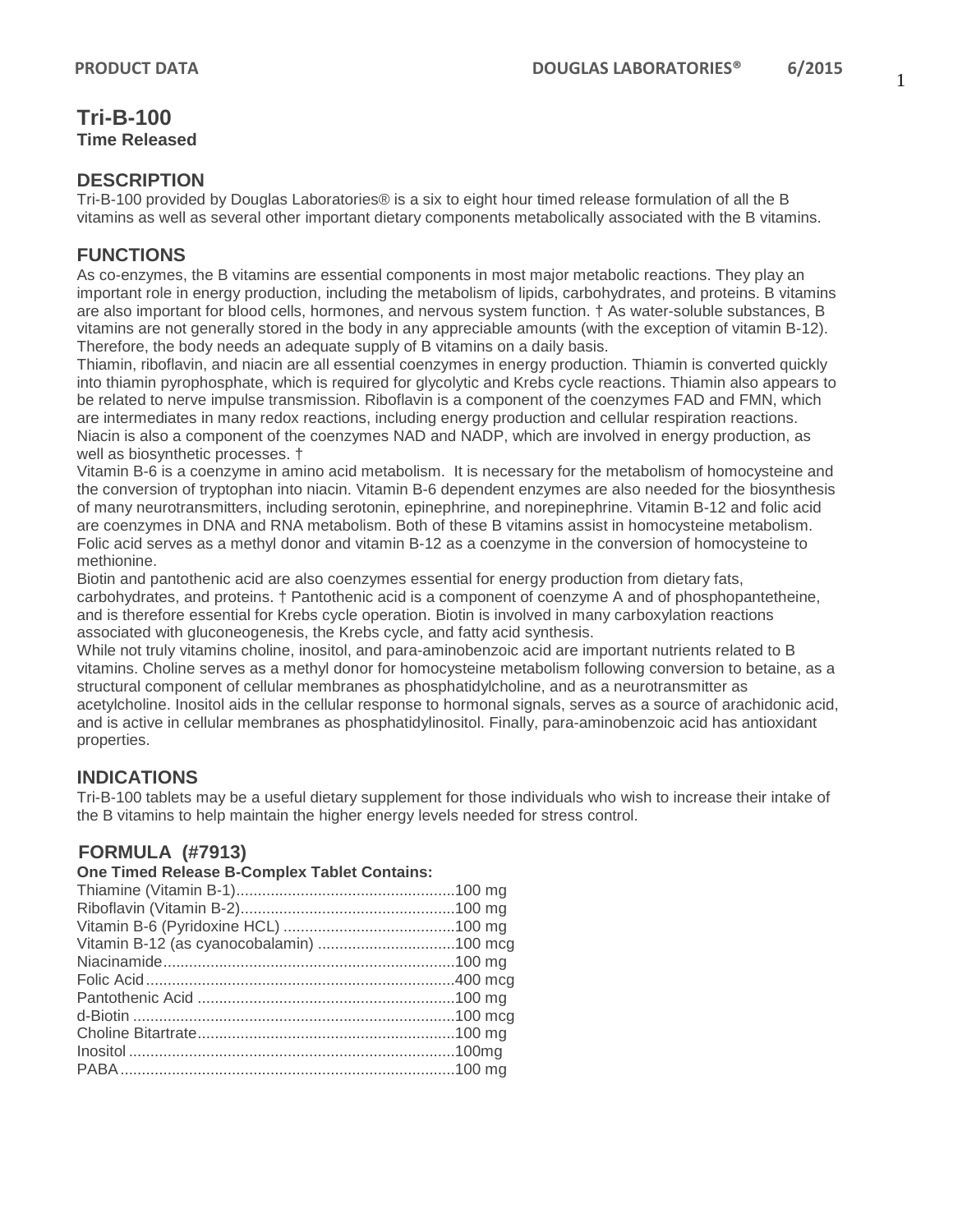# **Tri-B-100 Time Released**

(Para-Aminobenzoic Acid)

In a base designed to provide prolonged release over a 6 to 8 hour period.

### **SUGGESTED USE**

Adults take 1 tablet daily or as directed by a healthcare professional.

### **SIDE EFFECTS**

No adverse effects have been reported.

### **STORAGE**

Store in a cool, dry place, away from direct light. Keep out of reach of children.

### **REFERENCES**

Depeint F, et al. Chem Biol Interact. 2006 Oct 27;163(1-2):94-112.

Kräutler B. Subcell Biochem. 2012;56:323-46. doi: 10.1007/978-94-007-2199-9\_17.

Wang YP, et al. Physiol Res. 2014;63(3):341-50.

Keith ME, et al. J Am Diet Assoc. 2009 Aug;109(8):1406-10. doi: 10.1016/j.jada.2009.05.011.

Das UN. 2015 Feb;31(2):283-291. doi: 10.1016/j.nut.2014.08.011.

Morris MS. Adv Nutr. 2012 Nov 1;3(6):801-12. doi: 10.3945/an.112.002535.

Miller AL. Altern Med Rev. 2003 Feb;8(1):7-19.

Shakir KM, et al. Mayo Clin Proc. 1995 Jun;70(6):556-8.

Ulvik A, et al. Am J Clin Nutr. 2013 Oct;98(4):934-40. doi: 10.3945/ajcn.113.064998.

Schaeffer MC, Gretz D, Gietzen DW, Rogers QR. J Nutr. 1998 Oct;128(10):1829-35.

Liu Z, Choi SW, Crott JW, Smith DE, Mason JB. Int J Cancer. 2008 Aug 1;123(3):519-25. doi: 10.1002/ijc.23599.

Tayebati SK, Amenta F. Clin Chem Lab Med. 2013 Mar 1;51(3):513-21. doi: 10.1515/cclm-2012-0559. Review. [Choline].

Bizzarri M, Carlomagno G. Eur Rev Med Pharmacol Sci. 2014 Jul;18(13):1896-903. [Inositol].

Galbinur T, et al. J Ocul Pharmacol Ther. 2009 Dec;25(6):475-82. doi:10.1089/jop.2009.0020. [PABA].

Lea R, et al. Pharmacogenet Genomics. 2009 Jun;19(6):422-8.